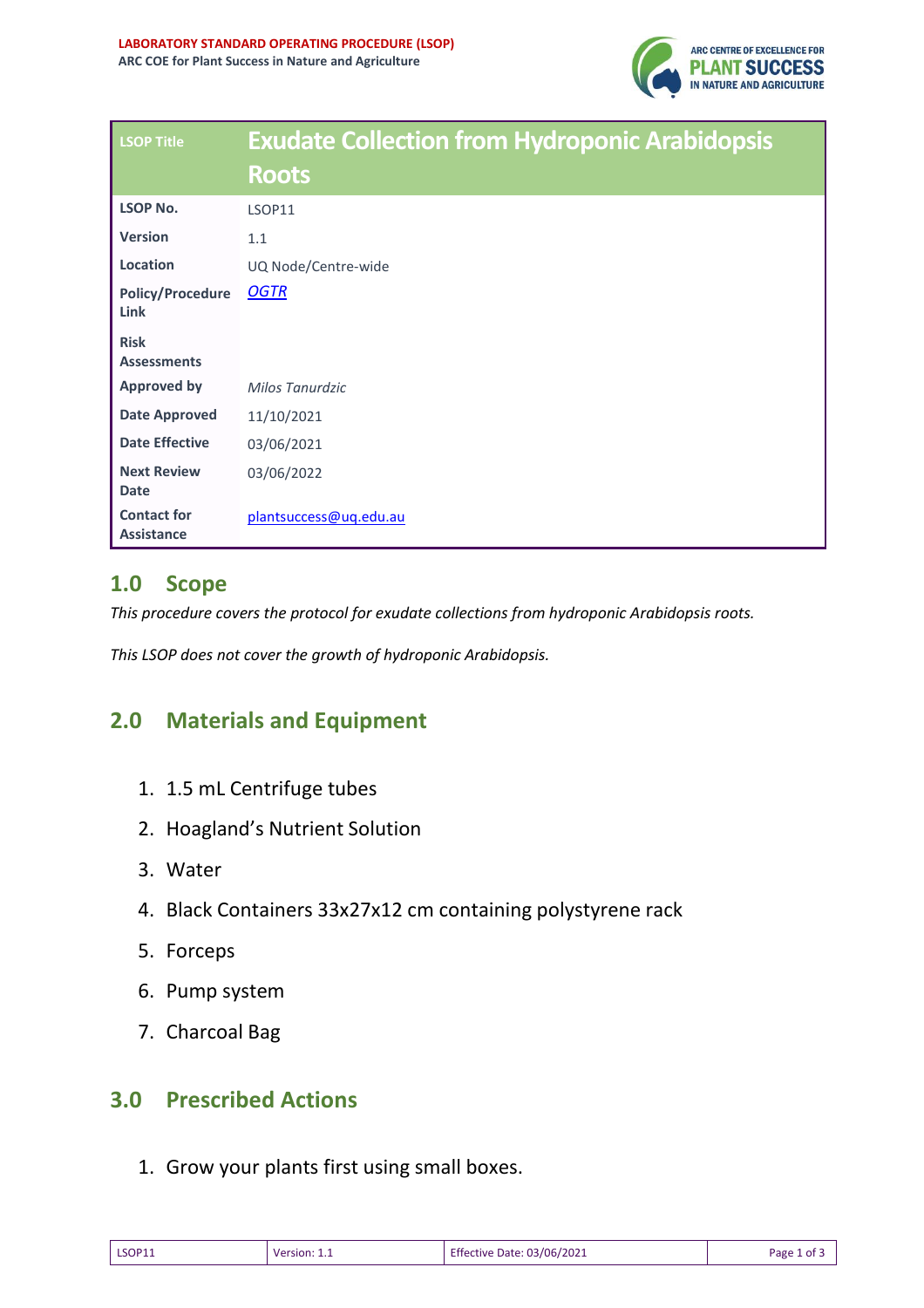- 2. Use black containers 33x27x12cm (LxWxH) containing a polystyrene rack that can hold up to 63 plants using 1.5 mL microcentrifuge tubes (Figure 1A).
- 3. Use 5 L of nutrient solution (0.5x Hoagland's) per container. Make solutions 10x in concentration and dilute it to each container.
- 4. Transfer plants to big containers after thinning. If roots are a few mm outside the tubes they can be damaged when transferring.
- 5. Pull the rock wool with forceps until roots are inside the tube, push down the tube in the rack and put gently the rock wool in place.

*NB: If roots are too big, then roots can be coiled inside the tube before transferring (time consuming).* 

- 6. Install a pump system that allows circulation between containers of the same replicate. Containers are connected by plastic tubes and small pipes (Figure 1B). Use 6 L of solution when pumps are in use.
- 7. Put inside each pump a charcoal bag (1.5 g) for three days to collect exudates.

| LSOP11<br>$\cdot$ 03/06/2021<br>Page<br>Date:<br>Version:<br>evito'<br>.<br>________ | ot |
|--------------------------------------------------------------------------------------|----|
|--------------------------------------------------------------------------------------|----|